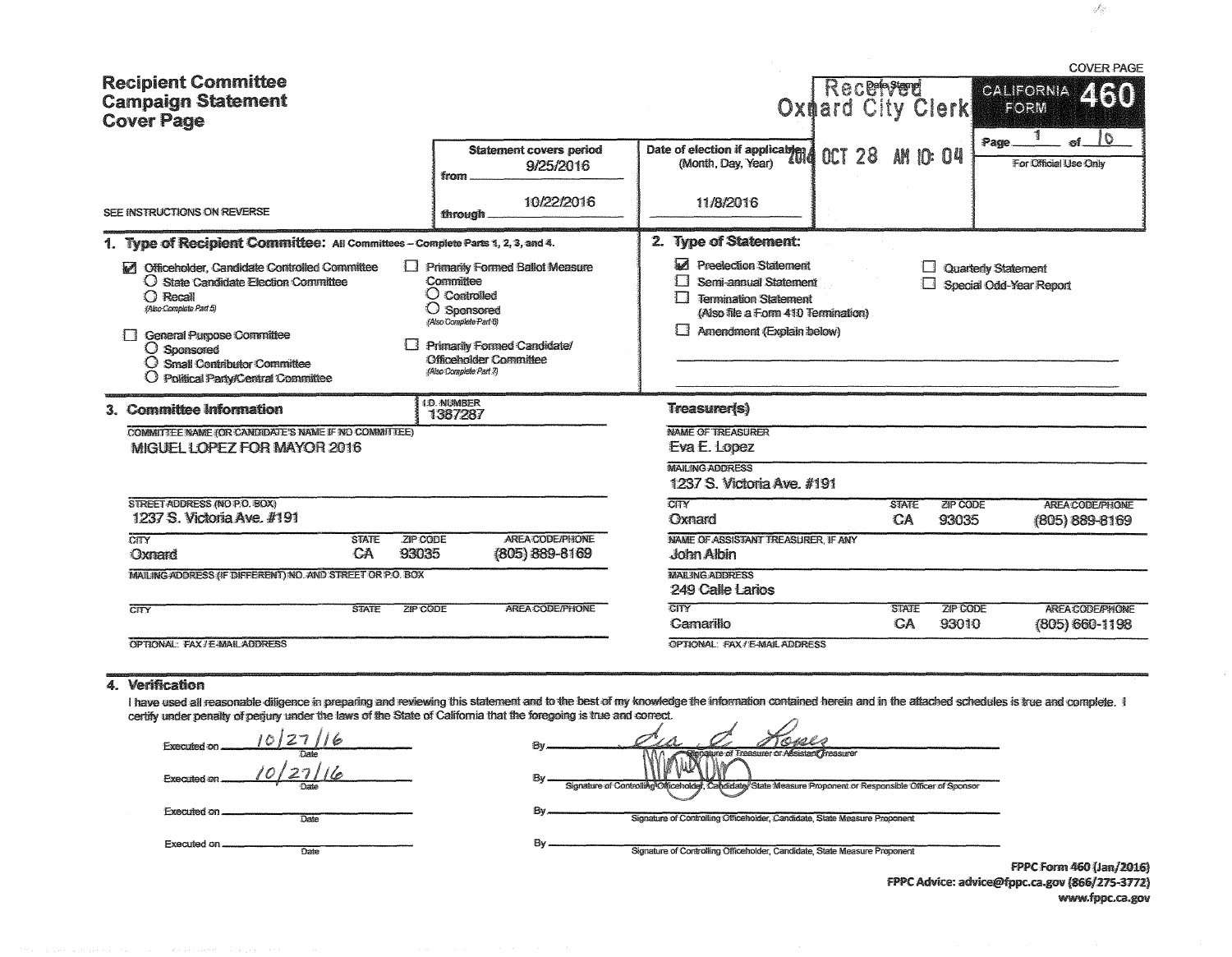

#### 5. Officeholder or Candidate Controlled Committee

| NAME OF OFFICEROLDER OR CANDIDATE                                          |  |                  |              |      |  |  |  |
|----------------------------------------------------------------------------|--|------------------|--------------|------|--|--|--|
| MIGUEL LOPEZ FOR OXNARD MAYOR 2016                                         |  |                  |              |      |  |  |  |
| OFFICE SOUGHT OR HELD (INCLUDE LOCATION AND DISTRICT NUMBER IF APPLICABLE) |  |                  |              |      |  |  |  |
| MAYOR                                                                      |  |                  |              |      |  |  |  |
| RESIDENTIAL/BUSINESS ADDRESS (NO. AND STREET)                              |  | <b>CITY</b>      | <b>STATE</b> | .71P |  |  |  |
| 1237 S. Victoria Ave. #191                                                 |  | Oxnard, CA 93035 |              |      |  |  |  |

Related Committees Not included in this Statement: List any committees not included in this statement that are controlled by you or are primarily formed to receive contributions or make expenditures on behalf of your candidacy.

| <b>COMMITTEE NAME</b>    |                              |          | <b>10. NUMBER</b> |                                       |
|--------------------------|------------------------------|----------|-------------------|---------------------------------------|
| NAME OF TREASURER        |                              |          |                   | CONTROLLED COMMITTEE?                 |
|                          |                              |          | 1 YES             | TINO                                  |
| <b>COMMITTEE ADDRESS</b> | STREET ADDRESS #NO P.O. BOX) |          |                   |                                       |
| <b>CITY</b>              | <b>STATE</b>                 | ZIP CODE |                   | AREA CODE/PHONE                       |
| <b>COMMITTEE NAME</b>    |                              |          | <b>1D. NUMBER</b> |                                       |
| NAME OF TREASURER        |                              |          | <b>T</b> YES      | CONTROLLED COMMUTTEE?<br><b>TI NO</b> |
| COMMITTEE ADDRESS        | STREET ADDRESS (NO P.O. BOX) |          |                   |                                       |
| <b>CITY</b>              | <b>STATE</b>                 | ZIP CODE |                   | AREA CODE/PHONE                       |

#### 6. Primarily Formed Ballot Measure Committee

NAME OF BALLOT MEASURE

| BALLOT NO. OR LETTER | <b>JURISDICTION</b> | <b>SUPPORT</b><br>OPPOSE |
|----------------------|---------------------|--------------------------|

Identify the controlling officeholder, candidate, or state measure proponent, if any.

NAME OF OFFICEHOLDER, CANDIDATE, OR PROPONENT

| OFFICE SOUGHT OR HELD | I DISTRICT NO. IF ANY |
|-----------------------|-----------------------|
|                       |                       |

7. Primarily Formed Candidate/Officeholder Committee Listnames of officeholder(s) or candidate(s) for which this committee is primarily formed.

| NAME OF OFFICEHOLDER OR CANDIDATE  | OFFICE SOUGHT OR HELD | <b>SUPPORT</b><br>-3<br>1 1 OPPOSE     |
|------------------------------------|-----------------------|----------------------------------------|
| NAME OF OFFICEHOLDER OR CANDIDATE  | OFFICE SOUGHT OR HELD | <b>SUPPORT</b><br><b><i>GPPOSE</i></b> |
| NAME OF OFFICEROLDER OR CANDIDATE  | OFFICE SOUGHT OR HELD | <b>SUPPORT</b><br>普省<br>1 OPPOSE       |
| NAME OF OFFICE KOLDER OR CANDIDATE | OFFICE SOUGHT OR HELD | <b>SUPPORT</b><br><b>OPPOSE</b>        |

Attach continuation sheets if necessary

FPPC Form 460 (Jan/2016) FPPC Advice: advice@fppc.ca.gov (866/275-3772) www.fppc.ca.gov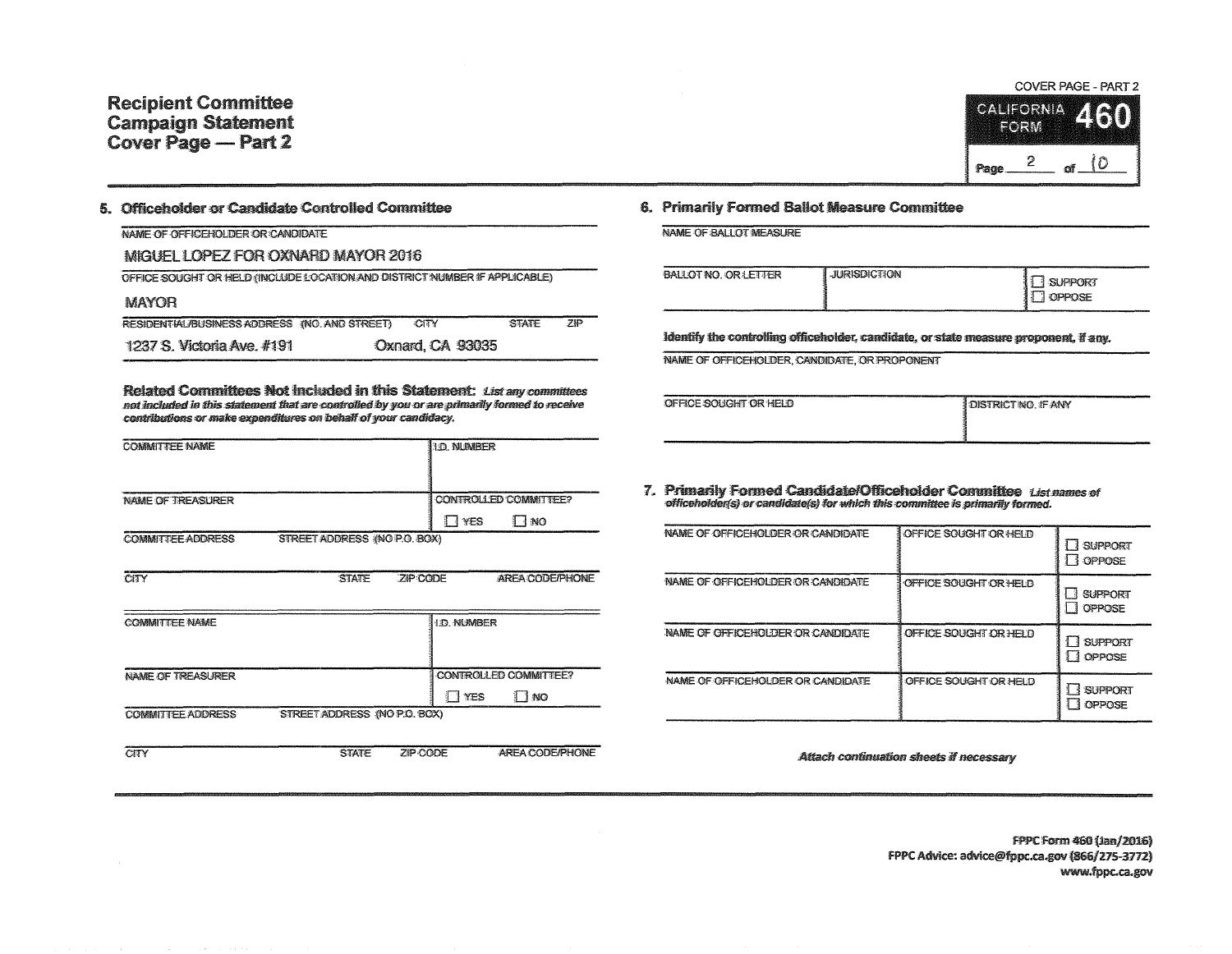| <b>Campaign Disclosure Statement</b><br><b>Summary Page</b><br>SEE INSTRUCTIONS ON REVERSE<br>NAME OF FILER                                                                                                  | Amounts may be rounded<br>to whole dollars.                                                                         | from.<br>through _                                                                                                                                                                                                                                                                                                                                                                          | <b>Statement covers period</b><br>8/25/2019<br>10/22/2016                             | <b>SUMMARY PAGE</b><br>CALIFORNIA<br>460<br>FORM<br>Page $\frac{3}{5}$ of $\frac{10}{5}$<br><b>I.D. NUMBER</b>                                                                                                                                                                                                                                                                                                                                      |
|--------------------------------------------------------------------------------------------------------------------------------------------------------------------------------------------------------------|---------------------------------------------------------------------------------------------------------------------|---------------------------------------------------------------------------------------------------------------------------------------------------------------------------------------------------------------------------------------------------------------------------------------------------------------------------------------------------------------------------------------------|---------------------------------------------------------------------------------------|-----------------------------------------------------------------------------------------------------------------------------------------------------------------------------------------------------------------------------------------------------------------------------------------------------------------------------------------------------------------------------------------------------------------------------------------------------|
| MIGUEL LOPEZ FOR OXNARD MAYOR 2016                                                                                                                                                                           |                                                                                                                     |                                                                                                                                                                                                                                                                                                                                                                                             |                                                                                       | 1387287                                                                                                                                                                                                                                                                                                                                                                                                                                             |
| <b>Contributions Received</b>                                                                                                                                                                                | Column A<br>TOTAL THIS PERIOD<br>(FROM ATTACHED SCHEDULES)<br>15464<br>$\overline{\Omega}$<br>15464<br>750<br>16214 | Column B<br>CALENDAR YEAR<br>TOTAL TO DATE<br>42593.75<br>2074.14<br>44667.89<br>1254.60<br>45922.49                                                                                                                                                                                                                                                                                        | <b>General Elections</b><br>20. Contributions<br>Received<br>21. Expenditures<br>Made | <b>Calendar Year Summary for Candidates</b><br>Running in Both the State Primary and<br>1/1 through 6/30<br>7/1 to Date                                                                                                                                                                                                                                                                                                                             |
| <b>Expenditures Made</b>                                                                                                                                                                                     | 5794.21<br>$\Omega$<br>5794.21<br>$\Omega$<br>$\Omega$<br>5794.21                                                   | 41821.13<br>$\Omega$<br>41821.13<br>$\Omega$<br>$\Omega$<br>41821.13                                                                                                                                                                                                                                                                                                                        | Candidates<br>Date of Election<br>(mm/dd/yy)                                          | <b>Expenditure Limit Summary for State</b><br>22. Cumulative Expenditures Made*<br>(If Subject to Voluntary Expenditure Limit)<br>Total to Date<br>$\mathbb{S}$ and $\mathbb{S}$ and $\mathbb{S}$ and $\mathbb{S}$ and $\mathbb{S}$ and $\mathbb{S}$ and $\mathbb{S}$ and $\mathbb{S}$ and $\mathbb{S}$ and $\mathbb{S}$ and $\mathbb{S}$ and $\mathbb{S}$ and $\mathbb{S}$ and $\mathbb{S}$ and $\mathbb{S}$ and $\mathbb{S}$ and $\mathbb{S}$ and |
| <b>Current Cash Statement</b><br>12. Beginning Cash Balance  Previous Summary Page, Line 16 \$<br>If this is a termination statement, Line 16 must be zero.<br><b>Cash Equivalents and Outstanding Debts</b> | -6823.03<br>15464<br>5794.21<br>2846.76<br>-S<br>2074.14                                                            | To calculate Column B.<br>add amounts in Column<br>A to the corresponding<br>amounts from Column B<br>of your last report. Some<br>amounts in Column A may<br>be negative figures that<br>should be subtracted from<br>previous period amounts. If<br>this is the first report being<br>filed for this calendar year,<br>only carry over the amounts<br>from Lines 2, 7, and 9 (if<br>any). | reported in Column B.                                                                 | *Amounts in this section may be different from amounts<br><b>FPPC Form 460 (Jan/2016)</b><br>FPPC Advice: advice@fppc.ca.gov (866/275-3772)                                                                                                                                                                                                                                                                                                         |

FPPC Advice: advice@fppc.ca.gov (866/275-3772) www.fppc.ca.gov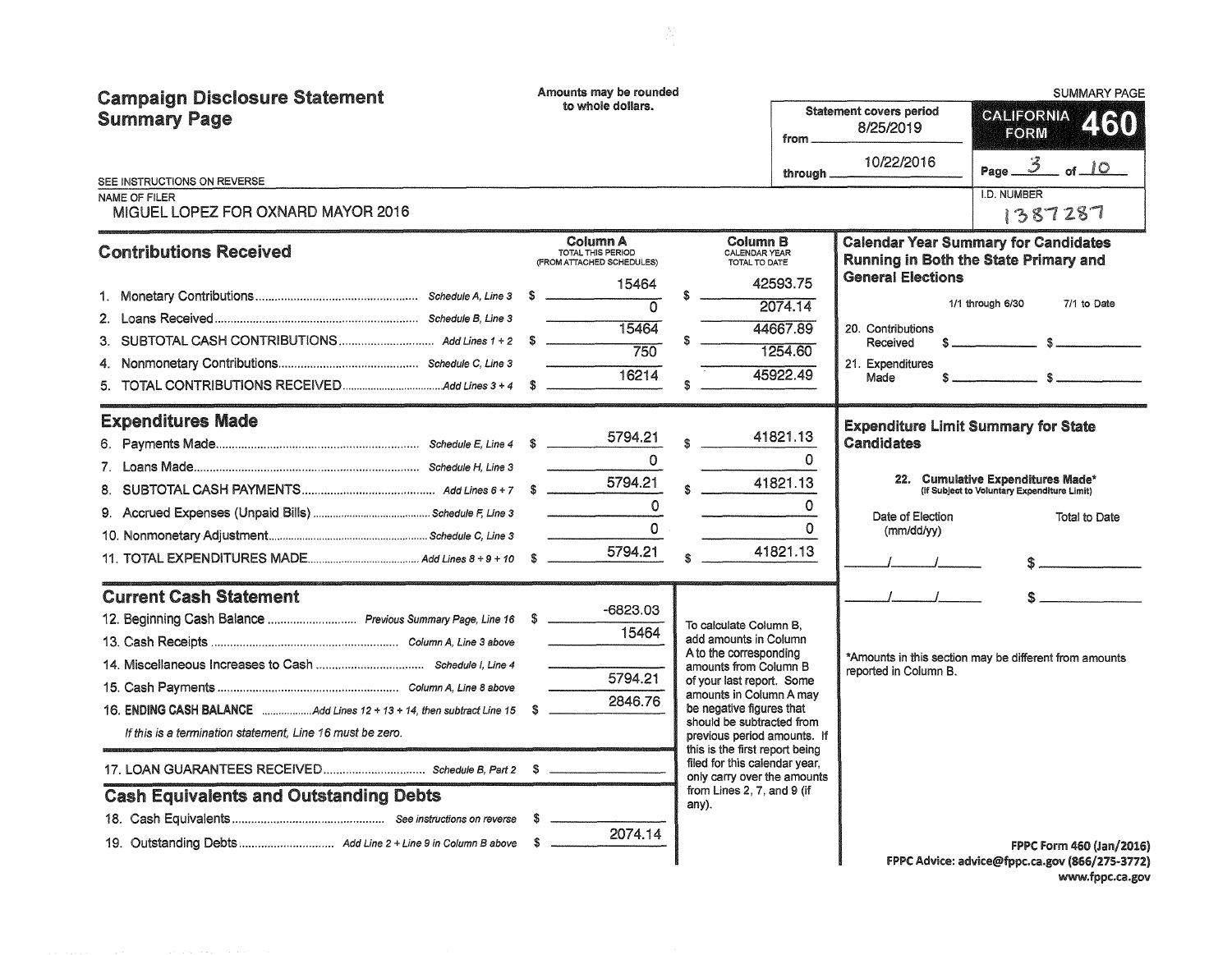| <b>Schedule A</b>       | <b>Monetary Contributions Received</b>                                                                                                                                                                                                  |                                                                             | Amounts may be rounded<br>to whole dollars.                                                         | <b>Statement covers period</b><br>from.<br>through. | 8/25/2019<br>10/22/2016                                                 | <b>SCHEDULE A</b><br><b>CALIFORNIA</b><br>260<br>FORM<br>. of <u>_______</u> 0_<br>Page                                                      |
|-------------------------|-----------------------------------------------------------------------------------------------------------------------------------------------------------------------------------------------------------------------------------------|-----------------------------------------------------------------------------|-----------------------------------------------------------------------------------------------------|-----------------------------------------------------|-------------------------------------------------------------------------|----------------------------------------------------------------------------------------------------------------------------------------------|
| <b>NAME OF FILER</b>    | SEE INSTRUCTIONS ON REVERSE<br>MIGUEL LOPEZ FOR OXNARD MAYOR 2016                                                                                                                                                                       |                                                                             |                                                                                                     |                                                     |                                                                         | I.D. NUMBER<br>1387287                                                                                                                       |
| DATE<br><b>RECEIVED</b> | FULL NAME. STREET ADDRESS AND ZIP CODE OF CONTRIBUTOR<br>(IF COMMITTEE, ALSO ENTER I.D. NUMBER)                                                                                                                                         | <b>CONTRIBUTOR</b><br>CODE *                                                | IF AN INDIVIDUAL, ENTER<br>OCCUPATION AND EMPLOYER<br>(IF SELF-EMPLOYED, ENTER NAME<br>OF BUSINESS) | <b>AMOUNT</b><br><b>RECEIVED THIS</b><br>PERIOD     | <b>CUMULATIVE TO DATE</b><br><b>CALENDAR YEAR</b><br>(JAN. 1 - DEC. 31) | PER ELECTION<br>TO DATE<br>(IF REQUIRED)                                                                                                     |
|                         | -- SEE ATTACHED --                                                                                                                                                                                                                      | □IND<br>$\Box$ COM<br>$\Box$ OTH<br>$\square$ PTY<br>$\Box$ scc             |                                                                                                     |                                                     |                                                                         |                                                                                                                                              |
|                         |                                                                                                                                                                                                                                         | $\square$ IND<br>$\Box$ COM<br>$\Box$ OTH<br>$\Box$ PTY<br>$\Box$ SCC       |                                                                                                     |                                                     |                                                                         |                                                                                                                                              |
|                         |                                                                                                                                                                                                                                         | $\square$ IND<br>$\square$ COM<br>□отн<br>$\Box$ PTY<br>$\square$ scc       |                                                                                                     |                                                     |                                                                         |                                                                                                                                              |
|                         |                                                                                                                                                                                                                                         | $\square$ IND<br>$\Box$ COM<br>$\Box$ OTH<br>$\square$ PTY<br>$\square$ scc |                                                                                                     |                                                     |                                                                         |                                                                                                                                              |
|                         |                                                                                                                                                                                                                                         | $\square$ IND<br>$\Box$ COM<br>$\Box$ OTH<br>$\square$ PTY<br>$\square$ scc |                                                                                                     |                                                     |                                                                         |                                                                                                                                              |
|                         |                                                                                                                                                                                                                                         |                                                                             | <b>SUBTOTAL \$</b>                                                                                  |                                                     |                                                                         |                                                                                                                                              |
|                         | <b>Schedule A Summary</b><br>1. Amount received this period - itemized monetary contributions.                                                                                                                                          |                                                                             |                                                                                                     | 14680<br>784                                        |                                                                         | *Contributor Codes<br>IND - Individual<br><b>COM</b> - Recipient Committee<br>(other than PTY or SCC)<br>OTH - Other (e.g., business entity) |
|                         | 2. Amount received this period – unitemized monetary contributions of less than \$100 \$<br>3. Total monetary contributions received this period.<br>(Add Lines 1 and 2. Enter here and on the Summary Page, Column A, Line 1.)TOTAL \$ |                                                                             |                                                                                                     | 15464                                               |                                                                         | PTY - Political Party<br>SCC - Small Contributor Committee<br><b>FPPC Form 460 (Jan/2016)</b>                                                |

FPPC Advice: advice@fppc.ca.gov (866/275-3772) www.fppc.ca.gov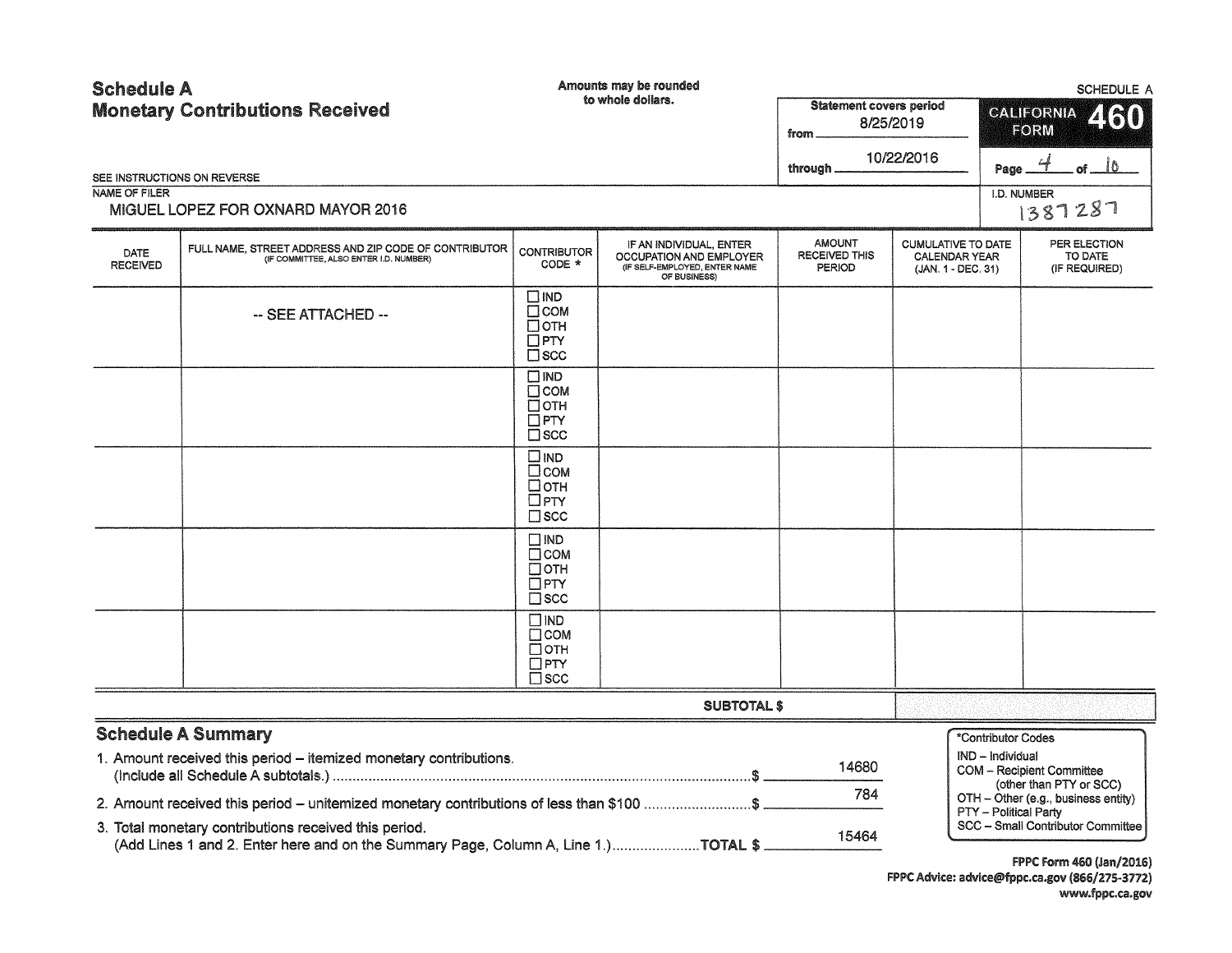

### Campaign Contributions 2016

Period of 9/25/16 - 10/22/16

|      |                                                                                                                                                                         | Contributor |                                     |                   |                |                   |
|------|-------------------------------------------------------------------------------------------------------------------------------------------------------------------------|-------------|-------------------------------------|-------------------|----------------|-------------------|
| Date | Contributor                                                                                                                                                             | Code        | <b>Employer</b>                     | <b>Unitemized</b> | <b>Check</b>   | <b>Cumulative</b> |
|      | Cal Fire Local 2881 #790318<br><b>Political Action Committees</b><br>1731 J Street, Suite 100<br>09/26/16 Sacramento, CA 95811                                          | COM         |                                     |                   | \$<br>1,000.00 |                   |
|      | <b>Julie Hornett</b><br>3055 Kelp Lane<br>09/28/16 Oxnard, CA 93035                                                                                                     | <b>IND</b>  | <b>State Compensation Ins. Fund</b> | PayPal            | \$<br>100.00   |                   |
|      | Peace Officers Research Association of<br><b>California Political Action Committee</b><br>(PORAC PAC) #810830<br>4010 Truxel Road<br>09/30/16 Sacramento, CA 95834-3725 | <b>COM</b>  |                                     |                   | \$<br>2,500.00 |                   |
|      | Santa Barbara City Firefighters Assoc. Inc.<br>Political Action Committee #1387287<br>P.O. Box 1260<br>10/01/16 Santa Barbara, CA 93102-1260                            | <b>COM</b>  |                                     |                   | \$<br>500.00   |                   |
|      | Ivan Chacon<br>2010 Lincoln Court<br>10/02/16 Oxnard, CA 93030                                                                                                          | <b>IND</b>  | Broker<br><b>Truth Realty</b>       | PayPal            | \$<br>200.00   |                   |
|      | Shea Properties Management Co., Inc.<br>130 Vantis Suite 200<br>10/05/16 Aliso Viejo, CA 92656                                                                          | COM         |                                     |                   | \$<br>2,500.00 |                   |
|      | Shea Properties Management Co., Inc.<br>130 Vantis Suite 200<br>10/05/16 Aliso Viejo, CA 92656                                                                          | COM         |                                     |                   | \$<br>2,500.00 | \$<br>5,000.00    |
|      | <b>Eduardo Miranda</b><br>2600 Pyrite PI.<br>10/06/16 Oxnard, CA 93030-8603                                                                                             | <b>IND</b>  | Commander<br>City of Oxnard         | ck. #7526         | \$<br>100.00   | \$<br>590.00      |
|      | Darlene M. Gonzalez<br>P. O. Box 52512<br>10/07/17 Oxnard, CA 93031-2512                                                                                                | <b>IND</b>  | Retired                             | Ck. #1626         | \$<br>100.00   |                   |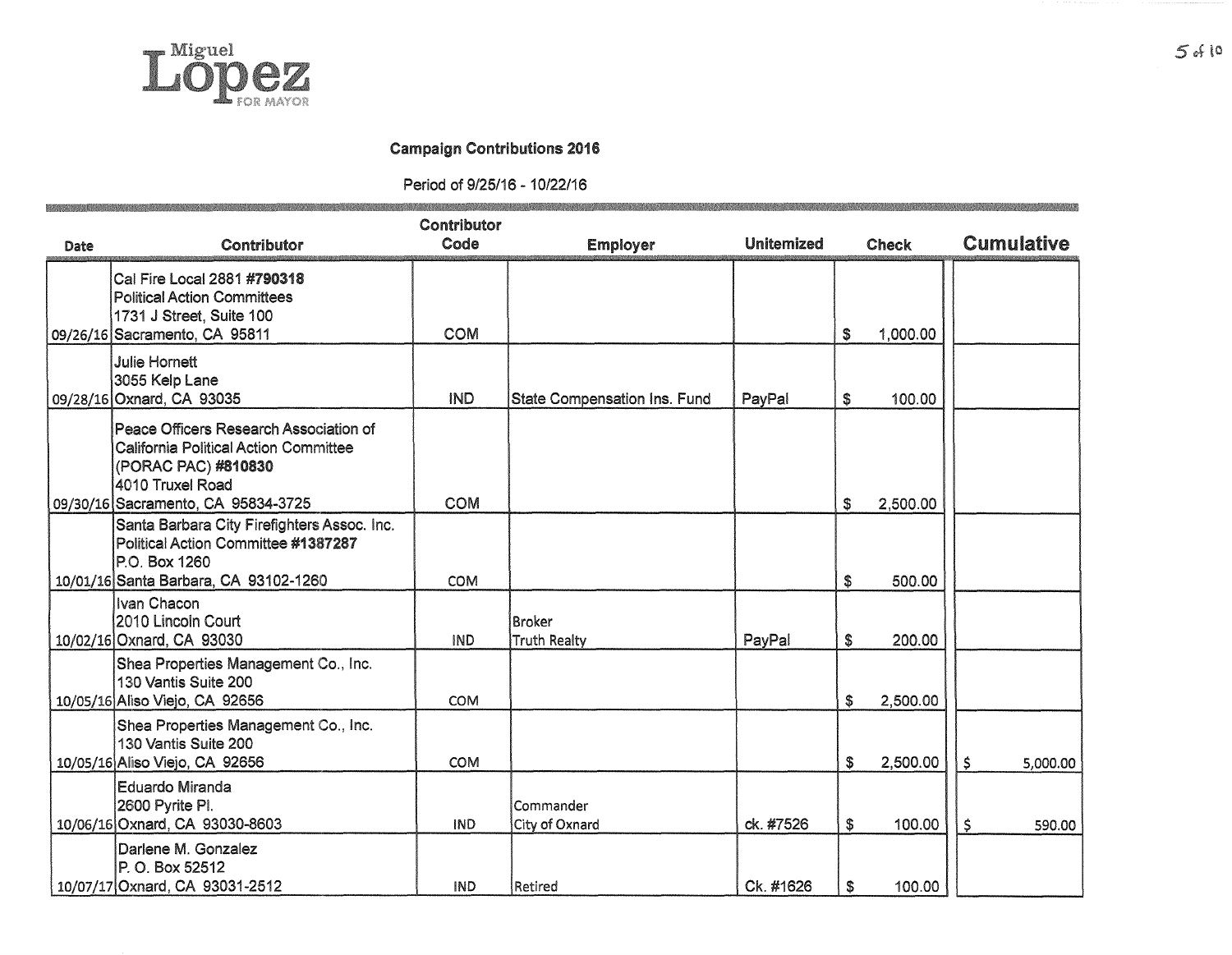|      |                                                                                                                                                                                    | Contributor |                                                               |                   |    |              |                   |
|------|------------------------------------------------------------------------------------------------------------------------------------------------------------------------------------|-------------|---------------------------------------------------------------|-------------------|----|--------------|-------------------|
| Date | Contributor                                                                                                                                                                        | Code        | <b>Employer</b>                                               | <b>Unitemized</b> |    | <b>Check</b> | <b>Cumulative</b> |
|      | Manuel Botello & Isabel M. Botello<br>20834 Apache Way<br>10/09/16 Walnut, CA 91789-1299                                                                                           | IND         | Retired                                                       | ck #1579          | \$ | 100.00       | \$<br>325.00      |
|      | <b>Joanne Olivares</b><br>2304 Mint Way<br>10/09/16 Oxnard, CA 93036-6273                                                                                                          | <b>IND</b>  | Admin. Assistant<br>Oxnard Elementary School District         | ck. #139          | \$ | 40.00        | \$<br>260.00      |
|      | Barbara Ortiz<br>238 San Clemente St.<br>10/10/16 Santa Barbara, CA 93109                                                                                                          | <b>IND</b>  | Retired                                                       | ck. #244          | \$ | 100.00       |                   |
|      | Priscilla Herrera<br>1424 Ebb Ct.<br>10/11/16 Oxnard, CA 93035                                                                                                                     | <b>IND</b>  | Retired - but works part-time at<br><b>Gold Coast Transit</b> | ck #425           | \$ | 100.00       |                   |
|      | Peter Flemming<br>1041 Mandalay Beach Rd.<br>10/11/16 Oxnard, CA 93035                                                                                                             | <b>IND</b>  | Retired                                                       | ck. #1584         | \$ | 100.00       |                   |
|      | Building Industry Association of Southern CA<br><b>PAC Restricted</b><br>#741733<br>c/o Reed & Davidson LLP<br>515 South Figueroa St., Ste. 1110<br>10/11/16 Los Angeles, CA 90071 | COM         |                                                               | ck. #4544         | \$ | 500.00       |                   |
|      | <b>Crystal Walker</b><br>1465 Marsella Drive<br>10/11/16 Oxnard, CA 93030                                                                                                          | <b>IND</b>  | Detective<br>City of Oxnard                                   | Ck. #0319         | \$ | 250.00       | \$<br>350.00      |
|      | Levity Live Comedy Club<br>591 Collection Blvd.<br>10/11/16 Oxnard, CA 93036                                                                                                       | <b>OTH</b>  |                                                               | Ck #1126          | \$ | 240.00       |                   |
|      | Sandra Jacinto<br>341 Occidental Dr.<br>10/11/16 Oxnard, CA 93030                                                                                                                  | IND         | Administrative Assistant<br>City of Oxnard                    | PayPal            | \$ | 100.00       |                   |
|      | Beverly J. Cripps<br>1301 Rachel Dr.<br>10/12/16 Oxnard, CA 93030                                                                                                                  | IND         |                                                               | Ck. 1210          | S  | 100.00       |                   |
|      | <b>Oxnard Police Officers Association</b><br>251 S. C St.<br>10/12/16 Oxnard, CA 93030<br>#850-242                                                                                 | <b>COM</b>  |                                                               |                   | \$ | 500.00       | \$<br>2,500.00    |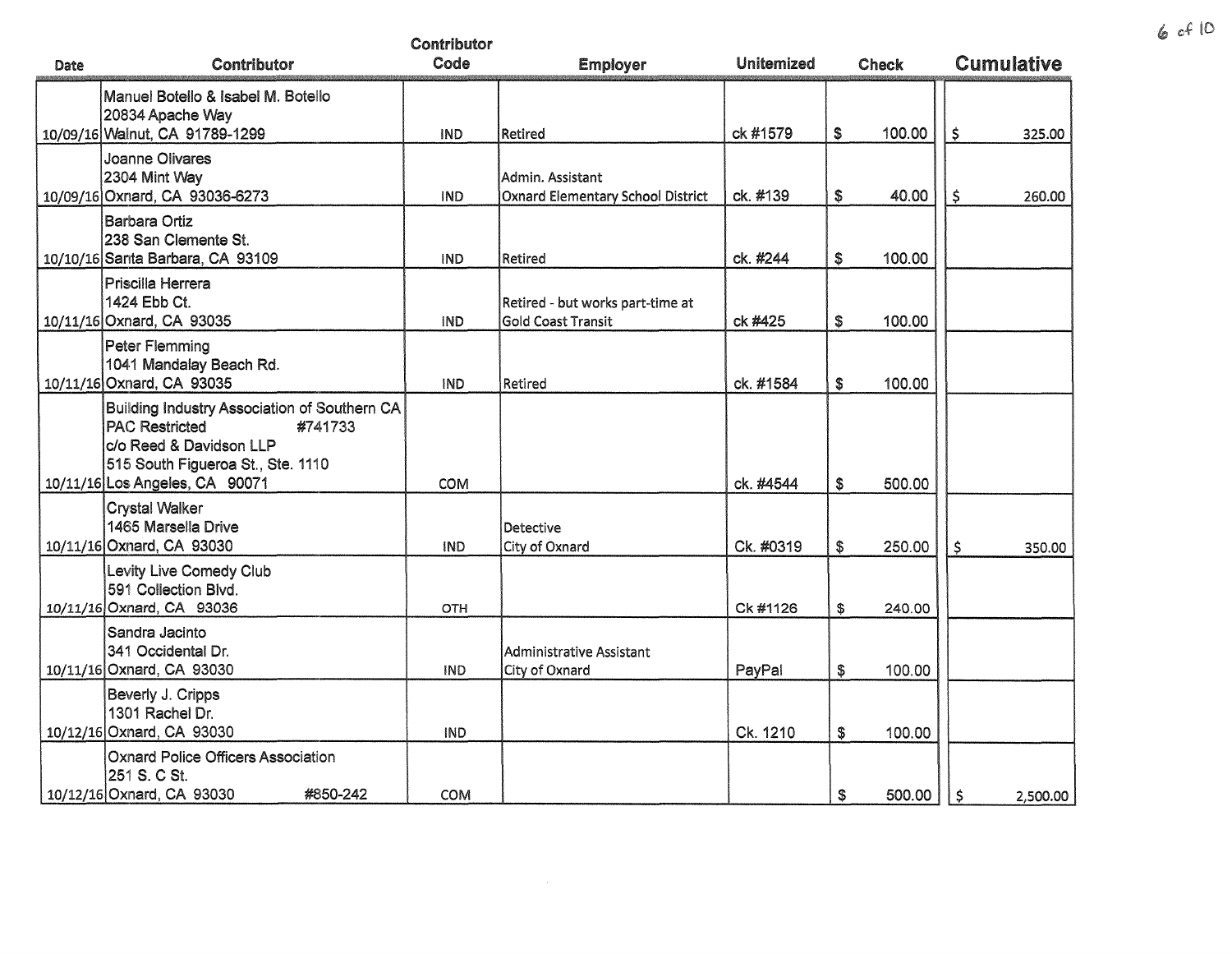|      |                                                             | Contributor |                                 |                   |                |                   |
|------|-------------------------------------------------------------|-------------|---------------------------------|-------------------|----------------|-------------------|
| Date | Contributor                                                 | Code        | <b>Employer</b>                 | <b>Unitemized</b> | <b>Check</b>   | <b>Cumulative</b> |
|      | Ventura City Firefighters Assoc. for a Better               |             |                                 |                   |                |                   |
|      | Community                                                   |             |                                 |                   |                |                   |
|      | <b>PMB 185</b>                                              |             |                                 |                   |                |                   |
|      | 9452 Telephone Rd.                                          |             |                                 |                   |                |                   |
|      | 10/14/16 Ventura, CA 93004                                  | <b>COM</b>  |                                 |                   | \$<br>1,000.00 |                   |
|      | Lynnette Lynn Raya                                          |             |                                 |                   |                |                   |
|      | 844 Empire Ave.                                             |             | Administrative Assistant        |                   |                |                   |
|      | 10/15/16 Ventura, CA 93003                                  | IND         | City of Oxnard                  |                   | \$<br>100.00   |                   |
|      | Laura Gallardo                                              |             |                                 |                   |                |                   |
|      | 3131 Isle Way                                               |             |                                 |                   |                |                   |
|      | 10/17./16 Oxnard, CA 93035                                  | <b>IND</b>  | <b>Retired Educator</b>         |                   | \$<br>100.00   |                   |
|      |                                                             |             |                                 |                   |                |                   |
|      |                                                             |             | Legal & Secretarial Services of |                   | 100.00         |                   |
|      | 10/17/16 Aurora Becerra                                     | OTH         | Ventura                         |                   | \$             |                   |
|      |                                                             |             | <b>Broker</b>                   |                   |                |                   |
|      | 10/20/16 Jose Luis Morales                                  | OTH         | Morales Group Real Estate       | PayPal            | \$<br>50.00    | \$<br>250.00      |
|      |                                                             |             |                                 |                   |                |                   |
|      |                                                             |             |                                 |                   |                |                   |
|      | 10/22/16 Charles and Marjorie Cole                          | IND         |                                 | PayPal            | \$<br>200.00   |                   |
|      |                                                             |             |                                 |                   |                |                   |
|      | Southern California District Council of Laborers<br>(LIUNA) |             |                                 |                   |                |                   |
|      | 4399 Santa Anita Ave., Ste. 205                             |             |                                 |                   |                |                   |
|      | 10/22/16 El Monte, CA 91731<br>#1358150                     | <b>COM</b>  |                                 |                   | \$<br>750.00   | \$<br>1,500.00    |
|      | <b>Magnavino Cellars</b>                                    |             |                                 |                   |                |                   |
|      | 961 North Rice Ave. #5                                      |             |                                 |                   |                |                   |
|      | 10/21/16 Oxnard, CA 93030                                   | OTH         |                                 |                   | \$<br>250.00   |                   |
|      | Elite General Engineering Inc.                              |             |                                 |                   |                |                   |
|      | P.O. Box 5090                                               |             |                                 |                   |                |                   |
|      | 10/21/16 Ventura, CA 93005                                  | OTH         |                                 | Ck. #4927         | \$<br>500.00   |                   |

\$ 14,680.00

Itemized:  $\frac{1}{5}$  **14,680.00**  $\frac{1}{5}$  \$15,464 Unitemized: *\$* 

7 of 10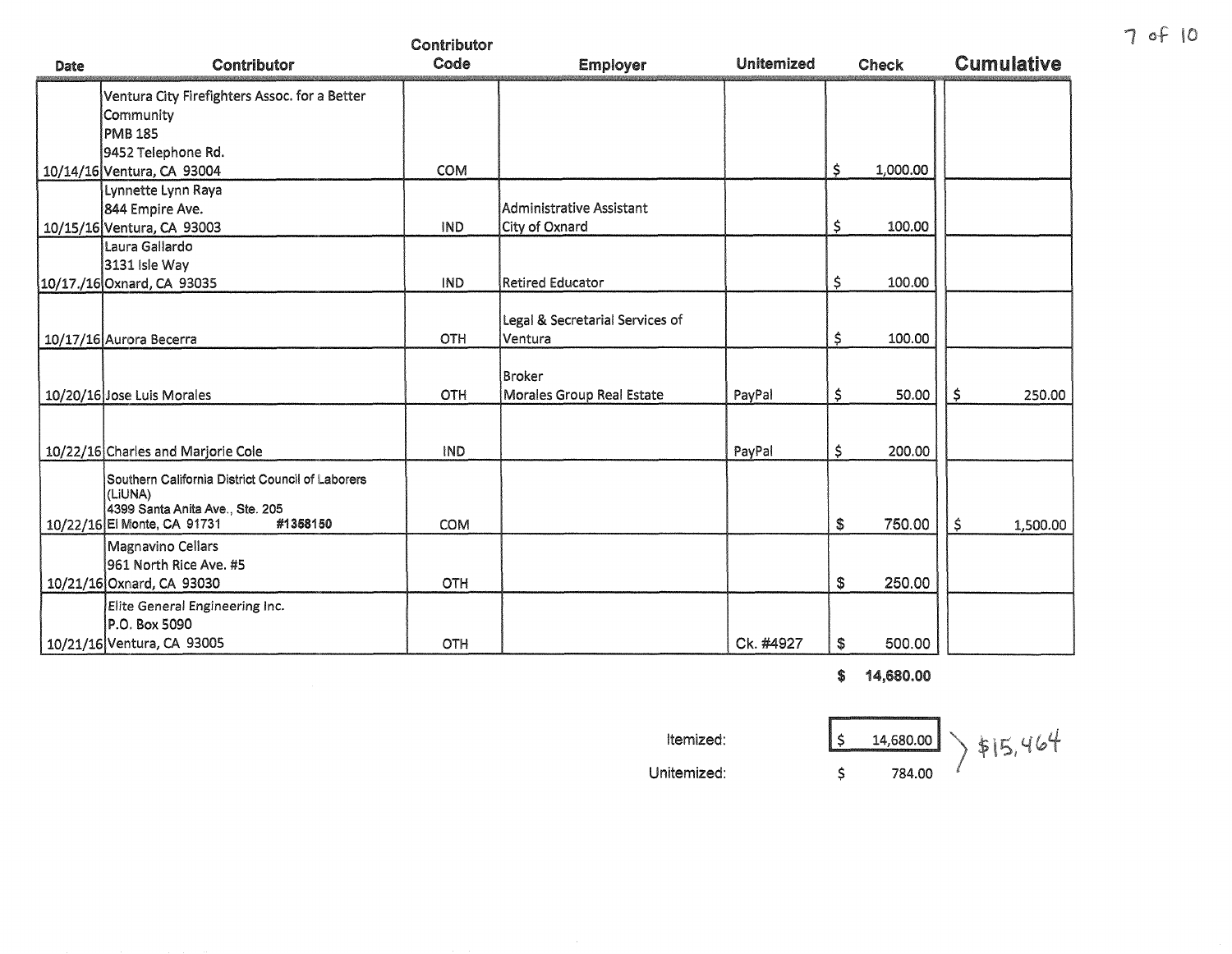| <b>Schedule C</b><br><b>Nonmonetary Contributions Received</b>                              |                                                                                                    | Amounts may be rounded<br>to whole dollars.                                    |                                                                                                            |                                                   | <b>Statement covers period</b> |                                               | SCHEDULE C<br><b>CALIFORNIA</b>                                          |                    |                                          |
|---------------------------------------------------------------------------------------------|----------------------------------------------------------------------------------------------------|--------------------------------------------------------------------------------|------------------------------------------------------------------------------------------------------------|---------------------------------------------------|--------------------------------|-----------------------------------------------|--------------------------------------------------------------------------|--------------------|------------------------------------------|
|                                                                                             |                                                                                                    |                                                                                |                                                                                                            | 8/25/2019<br>from                                 |                                |                                               |                                                                          | 460<br><b>EORM</b> |                                          |
|                                                                                             | SEE INSTRUCTIONS ON REVERSE                                                                        |                                                                                |                                                                                                            |                                                   | through.                       | 10/22/2016                                    |                                                                          |                    | Page $\frac{8}{6}$ of 10                 |
| <b>NAME OF FILER</b>                                                                        |                                                                                                    |                                                                                |                                                                                                            |                                                   |                                |                                               |                                                                          | I.D. NUMBER        |                                          |
|                                                                                             | MIGUEL LOPEZ FOR OXNARD MAYOR 2016                                                                 |                                                                                |                                                                                                            |                                                   |                                |                                               |                                                                          |                    | 1387287                                  |
| DATE<br><b>RECEIVED</b>                                                                     | FULL NAME, STREET ADDRESS AND<br>ZIP CODE OF CONTRIBUTOR<br>(IF COMMITTEE, ALSO ENTER I.D. NUMBER) | <b>CONTRIBUTOR</b><br>CODE *                                                   | IF AN INDIVIDUAL, ENTER<br>OCCUPATION AND EMPLOYER<br>(IF SELF-EMPLOYED, ENTER<br><b>NAME OF BUSINESS)</b> | <b>DESCRIPTION OF</b><br><b>GOODS OR SERVICES</b> |                                | AMOUNT/<br><b>FAIR MARKET</b><br><b>VALUE</b> | <b>CUMULATIVE TO</b><br><b>DATE</b><br>CALENDAR YEAR<br>(JAN 1 - DEC 31) |                    | PER ELECTION<br>TO DATE<br>(IF REQUIRED) |
| 10/21/16                                                                                    | <b>Magnavino Cellars</b><br>961 N. Rice Ave. #5<br>Oxnard, CA 93030                                | $\square$ IND<br>$\Box$ COM<br><b>ZOTH</b><br>$\Box$ PTY<br>$\square$ SCC      |                                                                                                            | Meet and Greet<br>with food and<br>refreshments   |                                | 600                                           |                                                                          | 600                |                                          |
| 10/21/16                                                                                    | Don Chente Restaurant<br>2131 N. Oxnard Blvd.<br>Oxnard, CA 93036                                  | $\square$ IND<br>$\Box$ COM<br><b>MOTH</b><br>$\Box$ PTY<br>$\square$ scc      |                                                                                                            | Food for<br>Magnavino Event                       |                                | 150                                           |                                                                          | 150                |                                          |
|                                                                                             |                                                                                                    | $\square$ IND<br>$\Box$ COM<br>$\Box$ OTH<br>$\square$ PTY<br>$\square$ scc    |                                                                                                            |                                                   |                                |                                               |                                                                          |                    |                                          |
|                                                                                             |                                                                                                    | $\square$ IND<br>$\square$ COM<br>$\Box$ OTH<br>$\square$ PTY<br>$\square$ scc |                                                                                                            |                                                   |                                |                                               |                                                                          |                    |                                          |
|                                                                                             | Attach additional information on appropriately labeled continuation sheets.                        |                                                                                |                                                                                                            | <b>SUBTOTAL \$</b>                                |                                | 750                                           |                                                                          |                    |                                          |
|                                                                                             | <b>Schedule C Summary</b>                                                                          |                                                                                |                                                                                                            |                                                   |                                |                                               |                                                                          | *Contributor Codes |                                          |
| 1. Amount received this period - itemized nonmonetary contributions.                        |                                                                                                    |                                                                                |                                                                                                            |                                                   | 750                            |                                               | IND - Individual<br><b>COM</b> - Recipient Committee                     |                    |                                          |
| 2. Amount received this period - unitemized nonmonetary contributions of less than \$100 \$ |                                                                                                    |                                                                                |                                                                                                            |                                                   | $\Omega$                       |                                               | (other than PTY or SCC)<br>OTH - Other (e.g., business entity)           |                    |                                          |
| 3. Total nonmonetary contributions received this period.                                    |                                                                                                    |                                                                                |                                                                                                            |                                                   |                                |                                               | <b>PTY - Political Party</b><br>SCC - Small Contributor Committee        |                    |                                          |

(Add Lines 1 and 2. Enter here and on the Summary Page, Column A, Lines 4 and 10.) ..................... TOTAL\$ 750 SCC - Small Contributor Committee

FPPC Form 460 (Jan/2016) FPPC Advice: advice@fppc.ca.gov (866/275-3772) www.fppc.ca.gov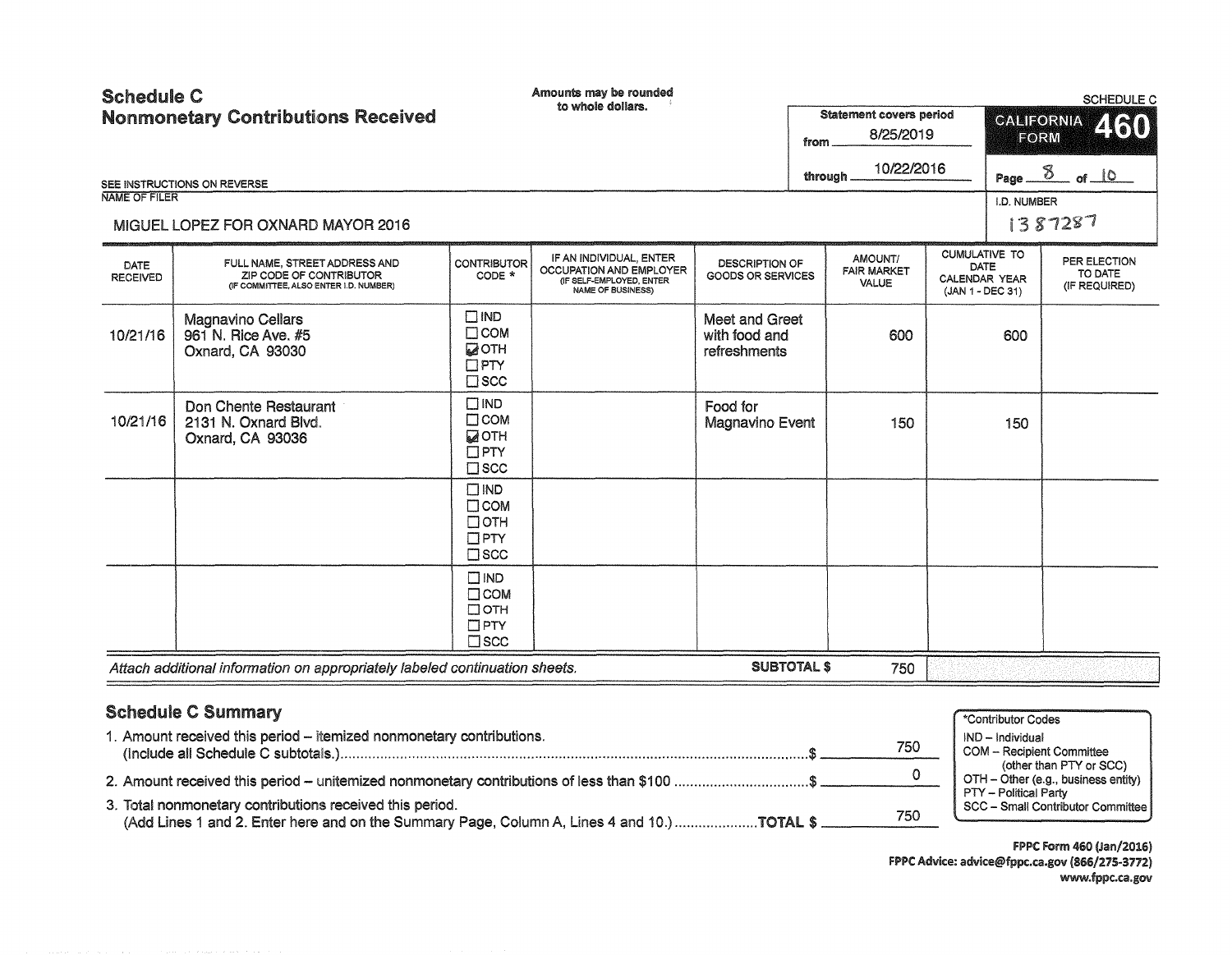| <b>Schedule E</b><br><b>Payments Made</b><br>SEE INSTRUCTIONS ON REVERSE<br>NAME OF FILER<br>MIGUEL LOPEZ FOR OXNARD MAYOR 2016                                                                                                                                                                                                                                                                                                                                                                             | Amounts may be rounded<br>to whole dollars.                                                                                                                                                                                                                                                                                                                                                                                                                                                                                                                                                                                                                      |      |    | from<br>through.       | <b>Statement covers period</b><br>8/25/2019<br>10/22/2016 | <b>CALIFORNIA</b><br>FORM<br>9<br>Page.<br><b>I.D. NUMBER</b><br>387287 | <b>SCHEDULE E</b><br>460<br>$-$ of $ 10$ |
|-------------------------------------------------------------------------------------------------------------------------------------------------------------------------------------------------------------------------------------------------------------------------------------------------------------------------------------------------------------------------------------------------------------------------------------------------------------------------------------------------------------|------------------------------------------------------------------------------------------------------------------------------------------------------------------------------------------------------------------------------------------------------------------------------------------------------------------------------------------------------------------------------------------------------------------------------------------------------------------------------------------------------------------------------------------------------------------------------------------------------------------------------------------------------------------|------|----|------------------------|-----------------------------------------------------------|-------------------------------------------------------------------------|------------------------------------------|
| CODES: If one of the following codes accurately describes the payment, you may enter the code. Otherwise, describe the payment.<br>CMP campaign paraphernalia/misc.<br>campaign consultants<br><b>CNS</b><br>contribution (explain nonmonetary)*<br>ств<br>civic donations<br>CVC.<br>candidate filing/ballot fees<br>FIL.<br><b>FND</b><br>fundraising events<br>independent expenditure supporting/opposing others (explain)*<br>IND.<br>legal defense<br>LEG<br>campaign literature and mailings<br>LIT. | MBR member communications<br>RAD radio airtime and production costs<br>returned contributions<br><b>RFD</b><br>MTG meetings and appearances<br>campaign workers' salaries<br>office expenses<br>SAL<br>petition circulating<br>t.v. or cable airtime and production costs<br><b>TEL</b><br>phone banks<br><b>TRC</b><br>candidate travel, lodging, and meals<br>polling and survey research<br><b>TRS</b><br>staff/spouse travel, lodging, and meals<br>postage, delivery and messenger services<br><b>TSF</b><br>professional services (legal, accounting)<br>voter registration<br><b>VOT</b><br>information technology costs (internet, e-mail)<br><b>WEB</b> |      |    |                        | transfer between committees of the same candidate/sponsor |                                                                         |                                          |
| NAME AND ADDRESS OF PAYEE<br>(IF COMMITTEE, ALSO ENTER I.D. NUMBER)                                                                                                                                                                                                                                                                                                                                                                                                                                         |                                                                                                                                                                                                                                                                                                                                                                                                                                                                                                                                                                                                                                                                  | CODE | OR | DESCRIPTION OF PAYMENT |                                                           |                                                                         | <b>AMOUNT PAID</b>                       |
| --SEE ATTACHED--                                                                                                                                                                                                                                                                                                                                                                                                                                                                                            |                                                                                                                                                                                                                                                                                                                                                                                                                                                                                                                                                                                                                                                                  |      |    |                        |                                                           |                                                                         |                                          |
|                                                                                                                                                                                                                                                                                                                                                                                                                                                                                                             |                                                                                                                                                                                                                                                                                                                                                                                                                                                                                                                                                                                                                                                                  |      |    |                        |                                                           |                                                                         |                                          |
|                                                                                                                                                                                                                                                                                                                                                                                                                                                                                                             |                                                                                                                                                                                                                                                                                                                                                                                                                                                                                                                                                                                                                                                                  |      |    |                        |                                                           |                                                                         |                                          |
| * Payments that are contributions or independent expenditures must also be summarized on Schedule D.                                                                                                                                                                                                                                                                                                                                                                                                        |                                                                                                                                                                                                                                                                                                                                                                                                                                                                                                                                                                                                                                                                  |      |    |                        |                                                           | <b>SUBTOTAL \$</b>                                                      |                                          |

# Schedule E Summary

 $\equiv$ 

FPPC Form 460 (Jan/2016) FPPC Advice: advlce@fppc.ca.gov (866/275-3772) www.fppc.ca.gov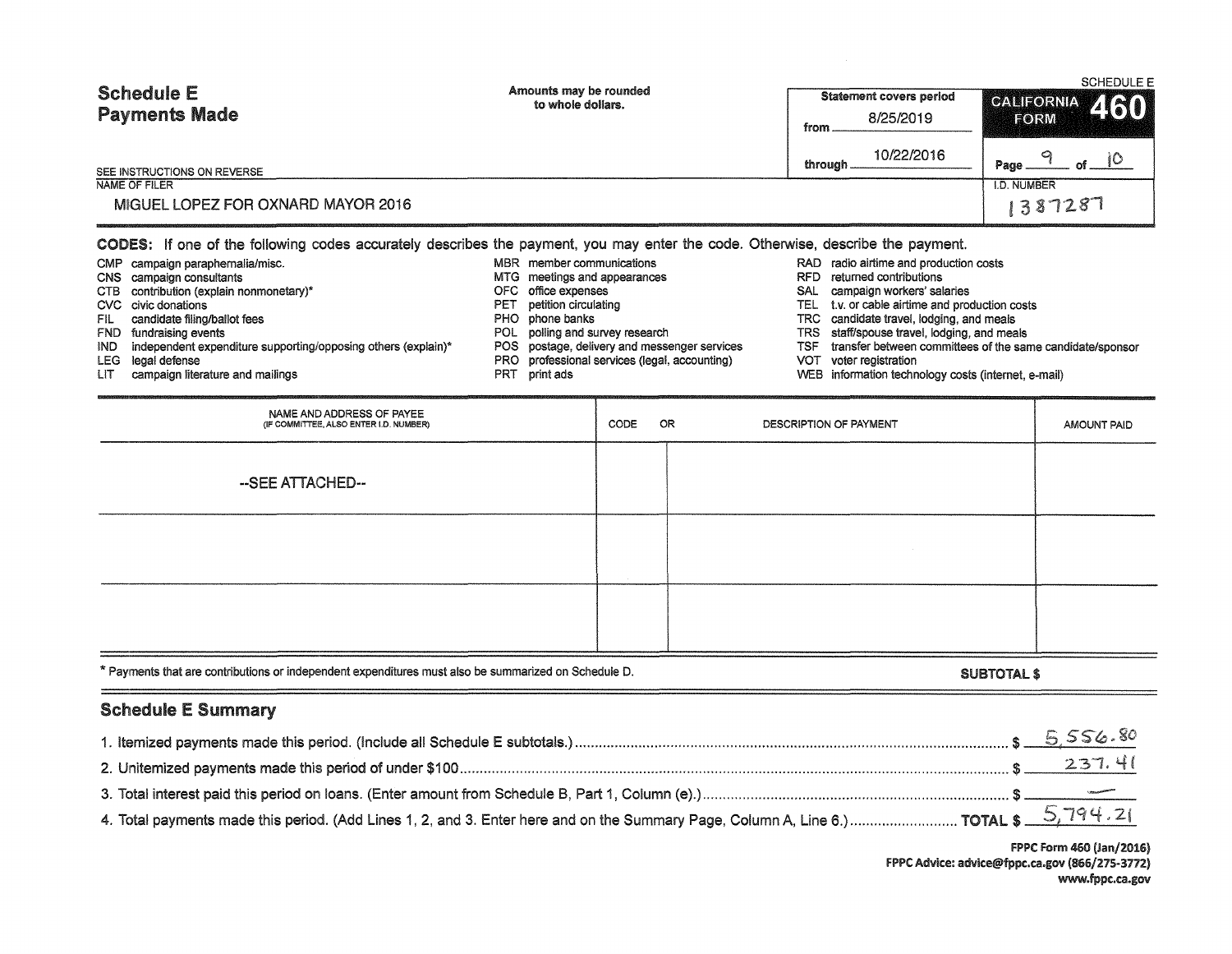

## Campaign Payments Made 2016 Period of 9/25116 - 10/22/16

| Date | Vendor                                                                                   | Code       | <b>Description</b> |     | <b>Amount Paid</b> |
|------|------------------------------------------------------------------------------------------|------------|--------------------|-----|--------------------|
|      | City of Oxnard<br><b>Recreation Department</b><br>Pacific Ave.                           |            |                    |     |                    |
|      | 09/27/26 Oxnard, CA 93030<br>Levity Live<br>The Collection                               | <b>MTG</b> |                    | \$  | 1,400.00           |
|      | 09/27/16 Oxnard, CA 93030                                                                | <b>FND</b> |                    | \$  | 700.00             |
|      | 09/28/16 The Home Depot                                                                  | <b>CMP</b> |                    | \$  | 6.05               |
|      | 09/30/16 The Home Depot                                                                  | <b>CMP</b> |                    | \$  | 28.11              |
|      | 09/30/10 Rabobank Maintenance Fee                                                        | <b>OFC</b> |                    | \$  | 12.00              |
|      | 09/30/10 Rabobank Maintenance Fee<br>Labor, Agriculture and Business                     | <b>OFC</b> |                    | -\$ | 12.00              |
|      | 1672 Donlon St.<br>10/02/16 Ventura, CA 93003<br><b>RG Pacific LLC</b>                   | <b>MTG</b> |                    | \$  | 300.00             |
|      | 611 S. Catalina St., Unit 222<br>10/06/16 Los Angeles, CA 90005<br><b>RG Pacific LLC</b> | <b>WEB</b> |                    | \$  | 696.20             |
|      | 611 S. Catalina St., Unit 222<br>10/07/16 Los Angeles, CA 90005                          | <b>WEB</b> |                    | \$  | 304.00             |